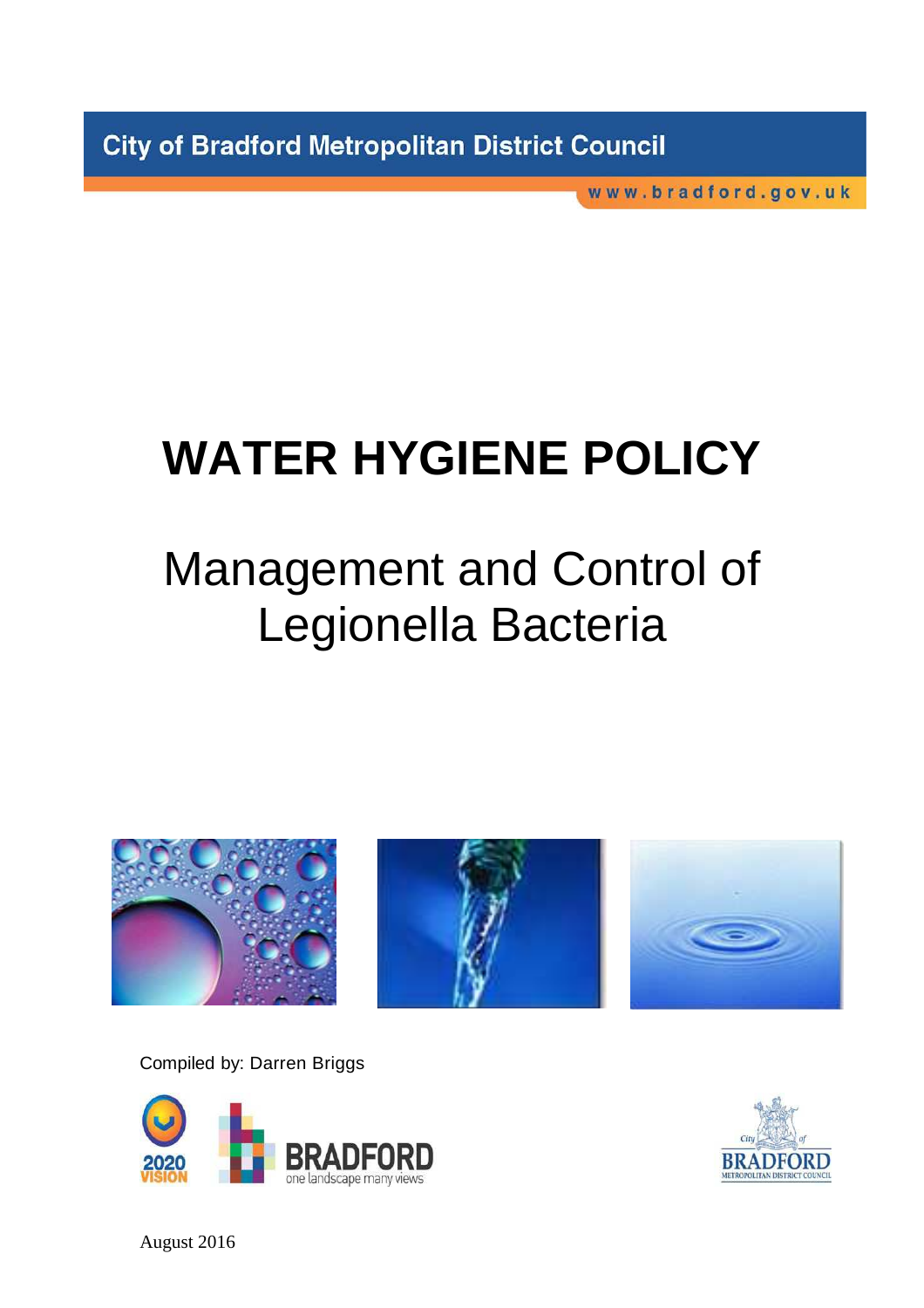## **CONTENTS**

## Legislation and Guidance

- 1.0 Introduction
- 2.0 What is Legionella?
- 3.0 Risk of Infection
- 4.0 Scope
- 5.0 Management systems and responsibilities
- 6.0 Risk Assessment
- 7.0 Actions and Recommendations
- 8.0 Written Scheme
- 9.0 Precautions
- 10.0 Training
- 11.0 Monitoring regime
- 12.0 Record Keeping
- 13.0 Audit
- 14.0 Suspected Legionella Outbreak
- 15.0 Summary
- 16.0 Appendices

Appendix 1 Glossary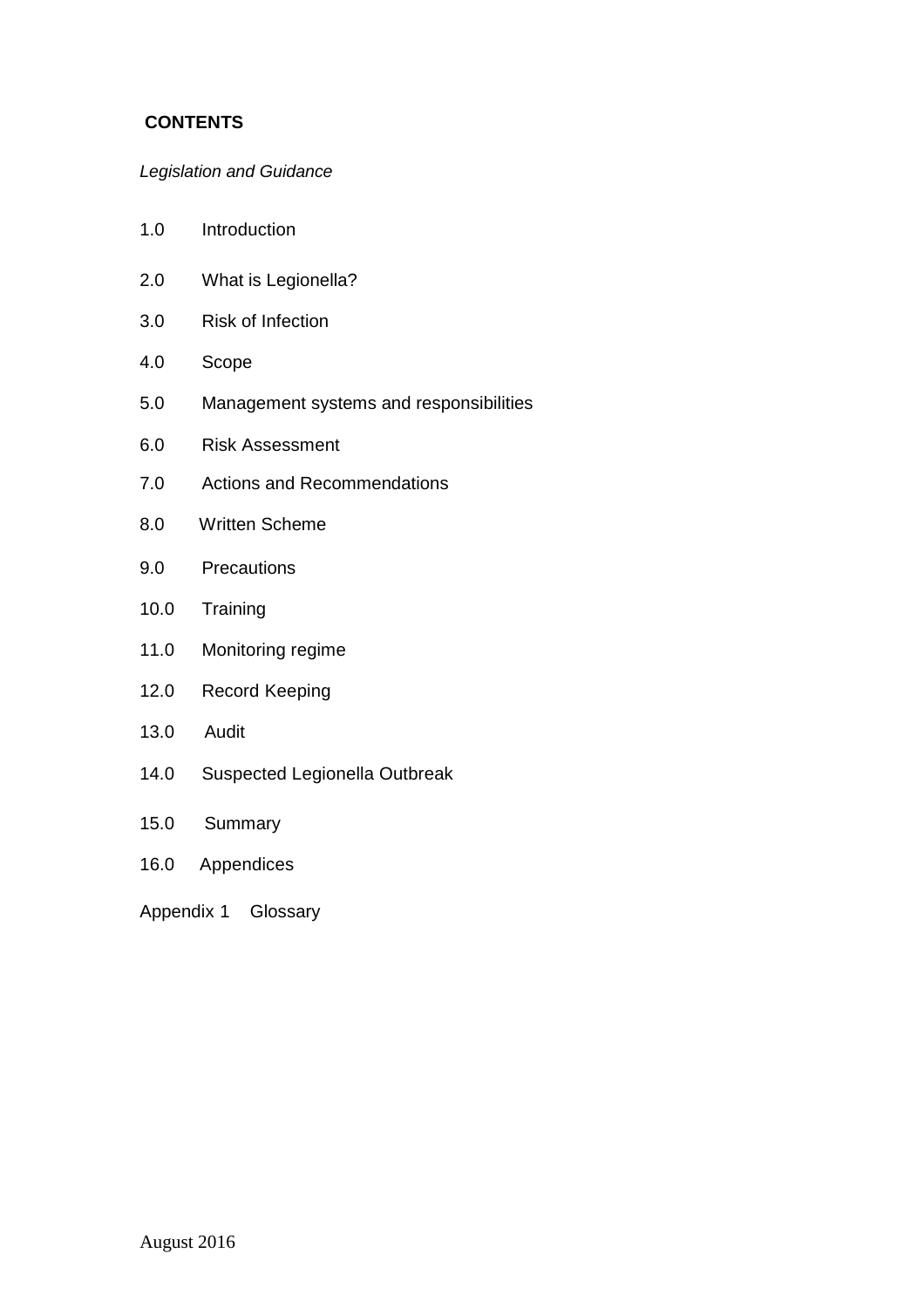## **Legislation and Guidance**

## **The Approved Code of Practice (ACOP) L8 (fourth edition 2013) for the control of Legionella bacteria in water systems**

This Approved Code of Practice gives advice on the requirements of the Health and Safety at Work Act 1974 and the Control of Substances Hazardous to Health Regulations 2002 and applies to the risk from exposure to Legionella bacteria (the causative agent of Legionellosis, including Legionnaires' disease). In particular it gives guidance on sections 2, 3, 4 and 6 of the HSW Act and regulations 6, 7, 8, 9 and 12 of COSHH. The Code also gives guidance on compliance with the relevant parts of the Management of Health and Safety at Work Regulations 1999

## **Health and Safety at Work Act 1974, Sections 2, 3 and 4**

- Section 2 places a duty on employers to ensure the health, safety and welfare of employees. Section 2 also requires employers to consult with trade union safety representatives on matters affecting health and safety in the workplace. Employers of more than five people must also prepare a written health and safety policy and bring it to the attention of employees.
- Section3 requires employers to ensure that non-employees who may be affected by work activities are not exposed to risks to their health and safety
- Section 4 places a duty on anyone responsible for the workplace to ensure that the premises, plant and machinery do not endanger the people using them

## **Control of Substances Hazardous to Health Regulations 2002 (COSHH)**

COSHH provides a framework of actions designed to control the risk from a range of hazardous substances, including biological agents. The essential elements of COSHH are:

- Risk assessment
- Where reasonably practicable, prevention of exposure or substitution with a less hazardous substance, or substitution of a process or method with a less hazardous one
- Control of exposure, where prevention or substitution is not reasonably practicable;
- Maintenance, examination and testing of control measures;
- Provision of information, instruction and training for employees;
- Health surveillance of employees (where appropriate, and if there are valid techniques for detecting indications of disease) where exposure may result in an identifiable disease or adverse health effect.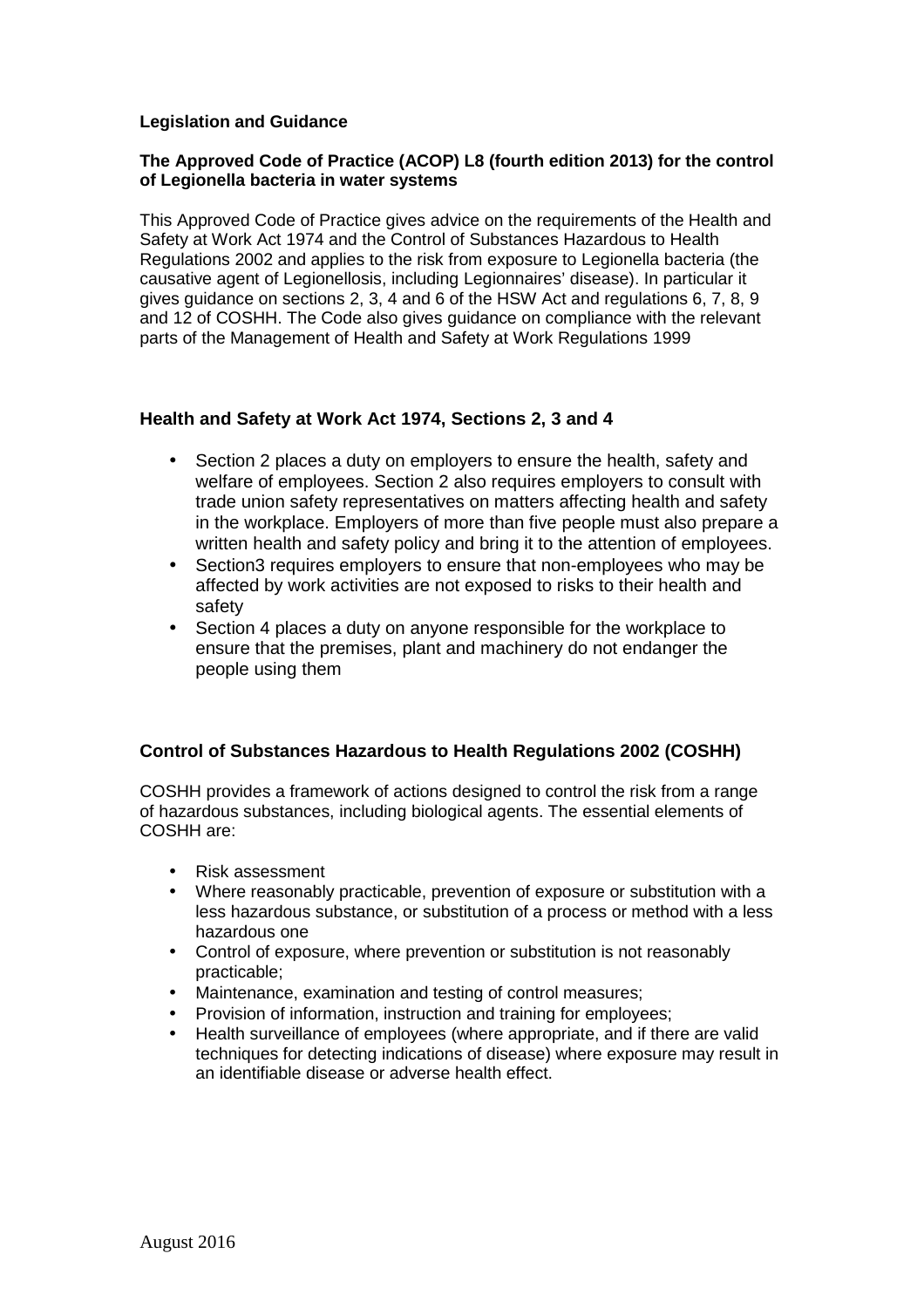## **The Management of Health and Safety Regulations**

These regulations provide a framework for the control of health and safety in a work place and state the requirement of having a risk assessment in place.

**Reporting of Injuries, Diseases and Dangerous Occurrences Regulations (RIDDOR)** defines Legionellosis as a reportable disease which should be reported to the Local Authority or Health and Safety Executive depending on the work activity

#### **HSG274 Technical Guidance - Legionnaires' disease**

• This quidance is in 3 parts:

Part 1 – The control of Legionella bacteria in evaporative cooling systems Part 2 – The control of Legionella bacteria in hot and cold water systems Part 3 – The control of Legionella bacteria in other risk systems

• The guidance provides advice on identifying and assessing sources of risk, preventing or controlling the risk, managing and monitoring the risk and keeping records.

#### **The Water Supply (Water Fittings) Regulations 1999**

These regulations are important in protecting public health by specifying legal requirements for the design, installation, operation and maintenance of the plumbing systems and water fittings/appliances in order to protect the water supply in your premises from contamination.

#### **BRADFORD COUNCIL WATER HYGIENE POLICY STATEMENT**

#### **1.0 Introduction**

This policy is intended to ensure the risks from Legionella bacteria are assessed, controlled and managed within properties owned by the City of Bradford Metropolitan District Council (Leased properties may be included). The document provides guidance for managers and council employees in order to comply with their legal responsibilities, set out in the Approved Code of Practice L8: The Control of Legionella Bacteria in Water Systems.

It is essential that everyone involved in the control of Legionella should familiarise themselves and comply with the arrangements presented in this policy.

#### **2.0 What is Legionella?**

Legionella bacteria are common and can be found in all water sources, usually in low numbers. Legionella bacteria can survive under a wide variety of environmental conditions and have been found in water at temperatures between 6°C and 60°C. Water temperatures between 20°C to 45°C seem to favour growth of the bacteria and require a supply of nutrients to multiply. The organisms do not appear to multiply below 20°C and will not survive above 60°C.

It is therefore important that water in any vessel must be clean (e.g. no sediment, sludge, scale and other material within the system) and stored below 20°C or above 60°C.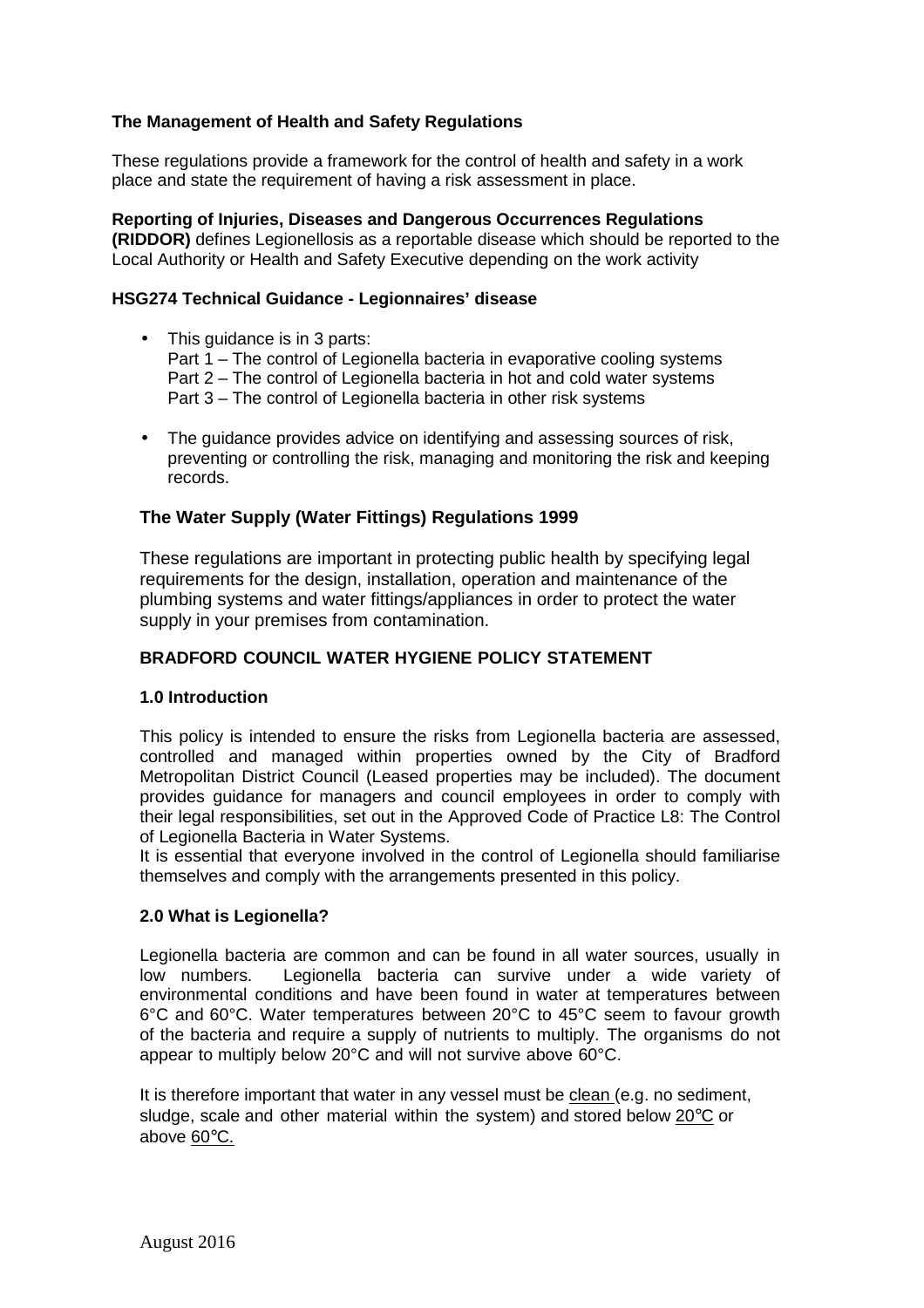On the 23rd November 1999 the Secretary of State for the Environment approved a code of practice titled Legionnaire's disease: the control of Legionella ACOP bacteria in water systems'. This paper, which is more commonly known as L8, came into effect as a binding document on 8th January 2001 and applies to risks from Legionella bacteria in circumstances where the Health and Safety at work act 1974 applies. A fourth edition of the ACOP L8 has been published and released in November 2013 and updated in 2014.

## **3.0 Risk of infection**

There are a number of factors that increase the risk of someone acquiring Legionellosis. Those most at risk include: Elderly and infirm, people who smoke or have high alcohol intake and those suffering from cancer, diabetes, chronic respiratory disease or kidney disease; however 'healthy' people can still be susceptible of developing Legionnaires disease. Other factors include: the presence of the Legionella bacteria, conditions suitable for growth (e.g. suitable water temperatures – between 20-45 degrees) and a means of creating and spreading water droplets.

Infection is caused by breathing tiny airborne droplets of water contaminated by the bacteria. Any water system that causes the release of contaminated aerosols into the surrounding area can transmit Legionella bacteria, including:

- Hot and cold water systems
- Stored water
- Showers and taps
- Wet air conditioning plants
- Cooling towers and Evaporative condensers
- Humidifiers which create a spray of water droplets
- Water fountains, Spa whirlpool baths and hydrotherapy baths etc.
- Other plant and systems containing water than can create and increase the risk from Legionella during operation or when being maintained.

Symptoms of the disease include high fever, chills, headache and severe muscular ache. This is followed by a dry cough and difficulty with breathing.

#### **4.0 Scope**

This policy applies to all hot and cold water systems within Bradford Council properties and covers all Bradford Council employees.

#### **5.0 Management systems and responsibilities**

A written management system needs to be established for the implementation of control measures which also clearly defines the responsibilities of all employees involved. Those appointed to implement the control measures should be suitably trained in order to ensure tasks are undertaken in a safe and competent manner. It is important that provisions are made to allow for staff absence or leave.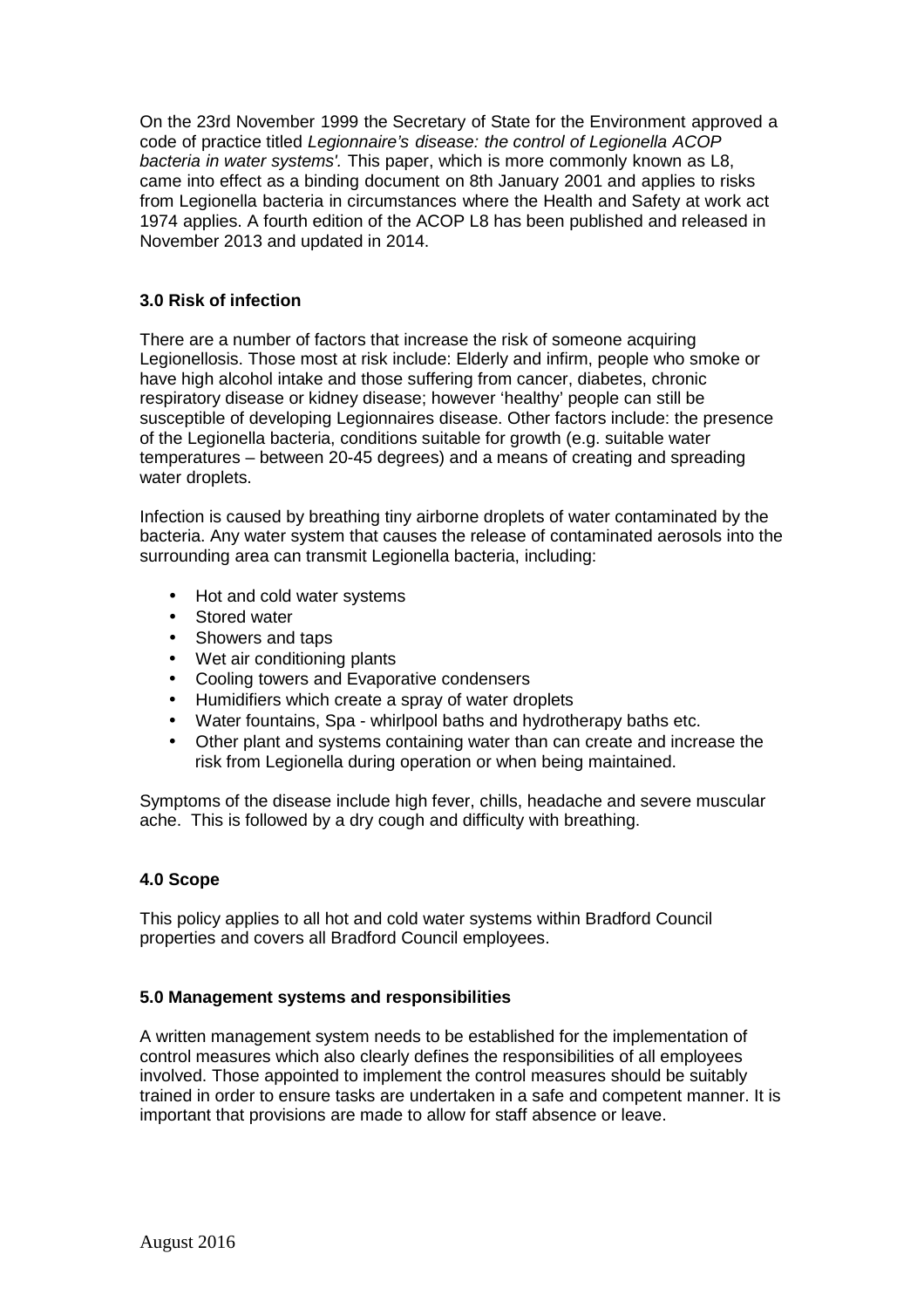The ACOP names two roles with duties and responsibilities in regards to Legionella control:

- The Duty Holder (Chief Executive)
- The Responsible Person

The Duty Holder is the person with overall responsibility for health and safety in the council and must appoint in writing a 'responsible person' in each council premises who is responsible for the control of Legionella. The Duty Holder should also ensure that a suitable and sufficient risk assessment is carried out and ensure that the person carrying out the risk assessment is competent to do so.

The Responsible Person is the person who is appointed by the duty holder to manage the day-to-day issues of complying with L8 (e.g. director, building custodian, manager or someone with similar status who has sufficient authority to ensure that control measures are carried out effectively and in a timely manner). They have ultimate responsibility in managing and controlling the identified risks from Legionella bacteria.

Their responsibilities include:

- Identifying the measures to be adopted
- Ensure a suitable and sufficient risk assessment is carried out
- Ensuring that the written control scheme in accordance with L8 and HSG 274 is fully implemented
- Ensure that anyone involved in the written control scheme are trained and competent (e.g. caretakers, site managers, contractors, sub-contractors etc.)
- To ensure communication and coordination is maintained between all parties who work on water systems, plant and equipment, this includes staff, consultant, advisors and contractors.
- To ensure water systems are adequately managed during periods of refurbishment or closures (For example: school holiday shutdown, temporary closures, etc.)
- Ensure the risk assessment is reviewed on a regular basis, especially if there are changes in the water system or it's use, change in use of the building or management changes.
- Audit the risk assessment on a yearly basis to ensure the control measures remain effective
- Manage, maintain and keep records

Designers, Manufacturers, Importers, Suppliers and Installers of water systems that may create a risk of exposure to Legionella bacteria must ensure as far as reasonably practicable ensure that the water system is designed and constructed so it will be safe without risks to health.

Therefore, it is strongly advisable to procure Councils approved contractors only, to carry out risk assessments, monitoring tasks, service, design, installation, maintenance and repairs.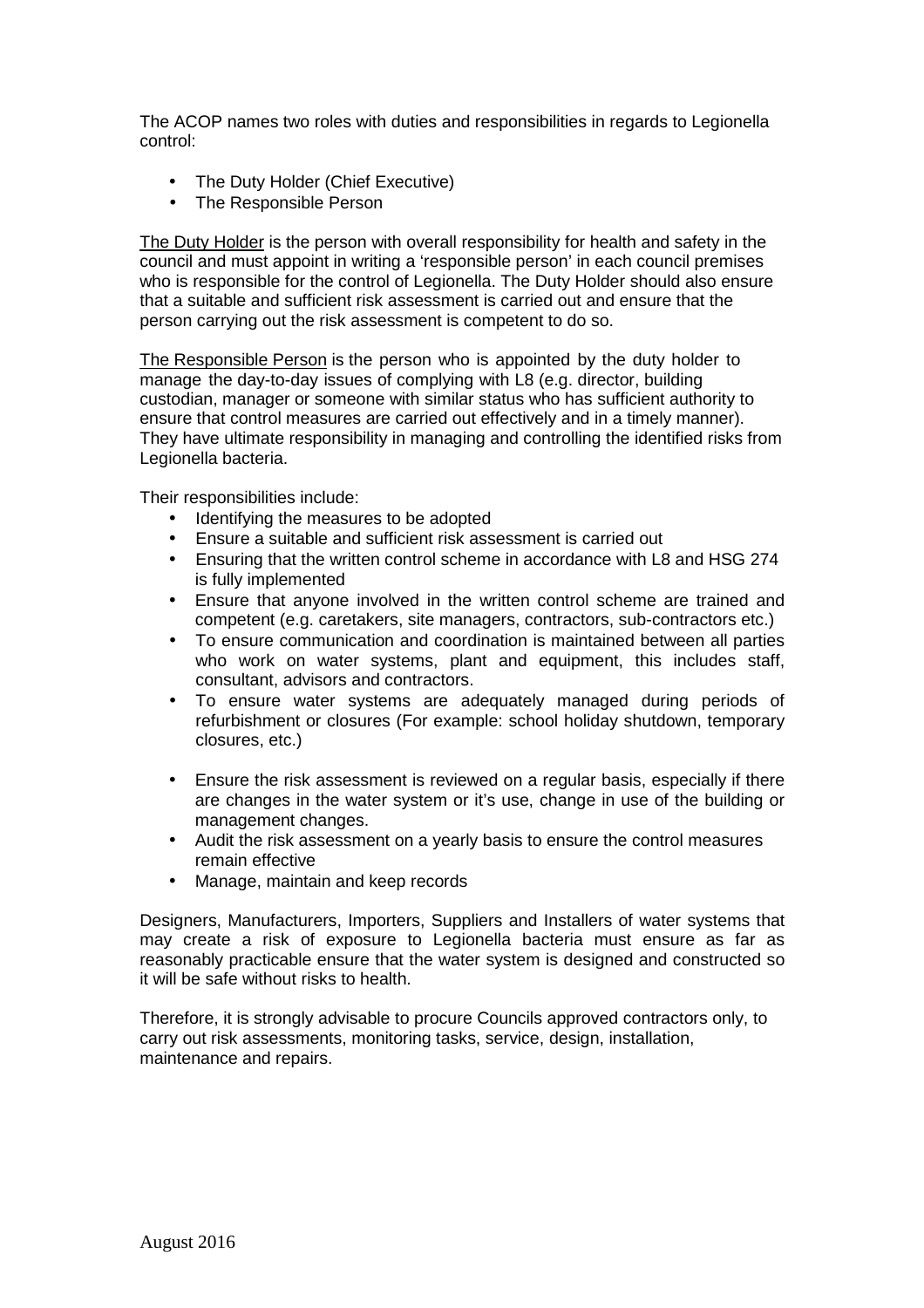A Competent Person is the company or organisation appointed to provide technical support.

The duties of the Competent Person are:

- Preparation of a detailed risk assessment to include schematic diagrams and control measures for the control of Legionella
- Provide guidance and technical advice and assist in training everyone involved in the control of Legionella
- Review risk assessments when required

#### **6.0 Risk Assessment**

The ACOP L8 states that a suitable and sufficient risk assessment must be carried out wherever there is a reasonably foreseeable risk of exposure to Legionella bacteria and identifies the following:

- Hot and cold water systems and;
- Other plant and systems containing water which is likely to exceed 20˚C and which may release a spray or aerosol during operation or when being maintained
- Water systems incorporating a cooling tower
- Water systems incorporating an evaporative condenser

The risk assessment determines the risks posed to health and the required control measures to prevent or control the risk from exposure to Legionella bacteria.

The Legionella Risk Assessment should be reviewed regularly and whenever there is cause to believe that it is no longer valid:

- Following changes to the water system or its use
- Following changes to the building use
- Following the availability of new information regarding risks and control measures
- If control measures are found to be no longer effective
- If an outbreak of Legionnaires' disease or Legionellosis is associated with the system

#### **7.0 Actions and Recommendations**

When the risk assessment has been undertaken, all remedial actions and recommendations will be reported to the responsible person. All actions are categorised into high, medium and low priority based on the level of risk presented. The responsible person should then ensure that all recommendations are attended to and recorded in the Legionella Logbook on completion.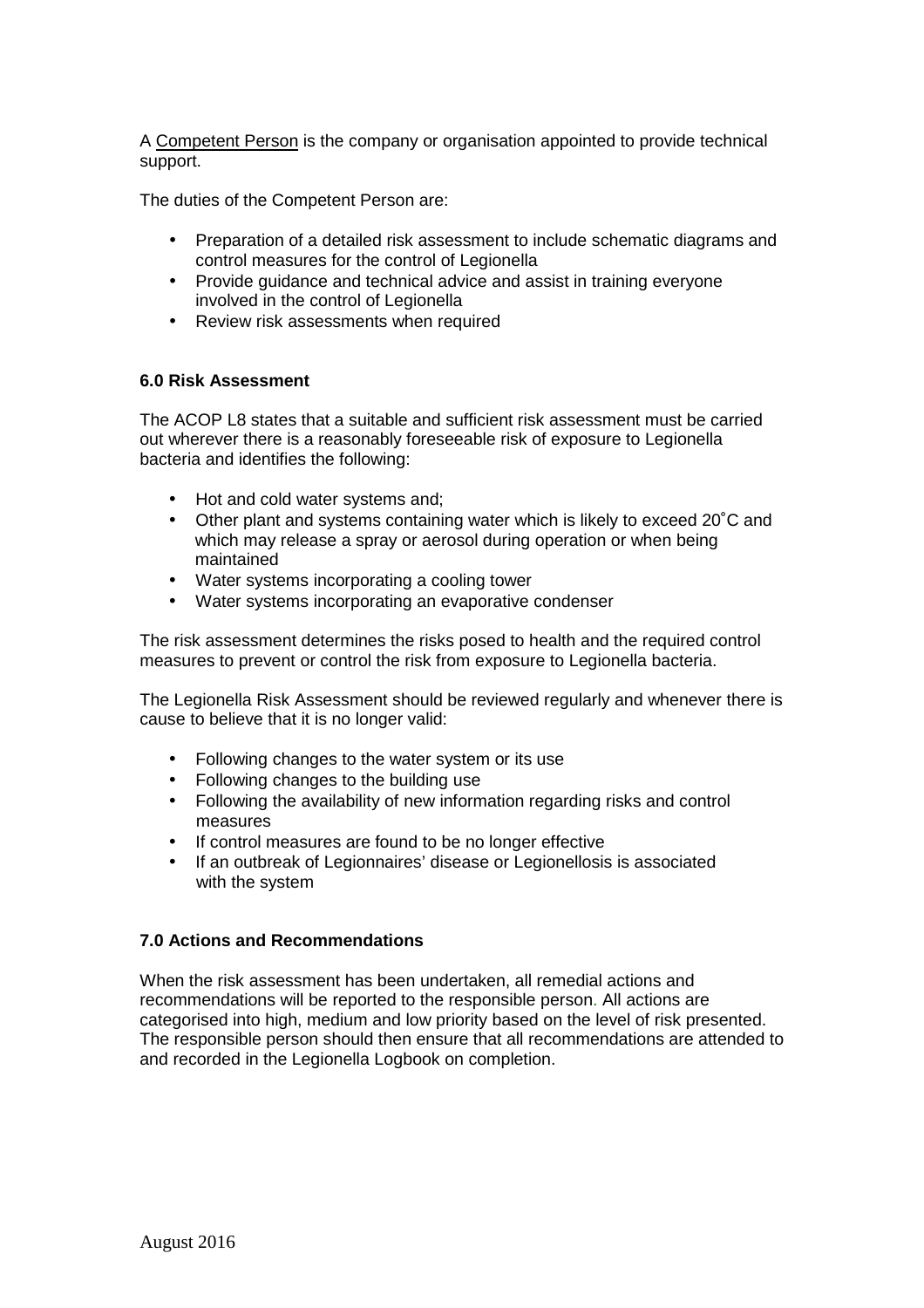## **8.0 Written Scheme**

Should the risk assessment show that there is a reasonable foreseeable risk and it is reasonably practicable to prevent exposure or control the risk, the responsible person must execute a written scheme of control which should include:

- The risk assessment
- Monitoring regime
- Up-to-date plan showing the layout of the plant and systems (schematic drawing)
- Precautions to take
- Regular audits to ensure the written scheme is effective
- Remedial actions and emergency plans if the written scheme is shown not to be effective

#### **9.0 Precautions**

In order to control the risk to health from the Legionella bacteria there are precautions that need to be considered for each council property. These include:

- Controlling of the release of water spray
- Avoidance of water temps between 20°C 45°C
- Avoidance of stagnation in water system
- Avoidance of the use of materials that harbor micro organisms
- Maintenance of the cleanliness of the system
- Actions to ensure the correct and safe operation and maintenance of the water system.

#### **Risk from Scalding**

Scalding may occur in many situations in all types of buildings and applications, the degree of potential scalding depends on the water temperature (significantly increased at temperatures in excess of 45° C), contact time, susceptibility of individuals and the volume of water delivered. The most serious risk of scalding is where there is whole body immersion (e.g. baths and showers).

In order to control the growth and multiplication of Legionella bacteria, it is necessary to raise hot water temperatures to a level which significantly increases the risk of scalding. In order to address this increased risk it is necessary to implement precautionary measures to hot water outlets.

In any environment where people are especially high risk of being scalded, Thermostatic Mixing Valves (TMV's) must be installed and set to control the temperature between 38 and 46° C.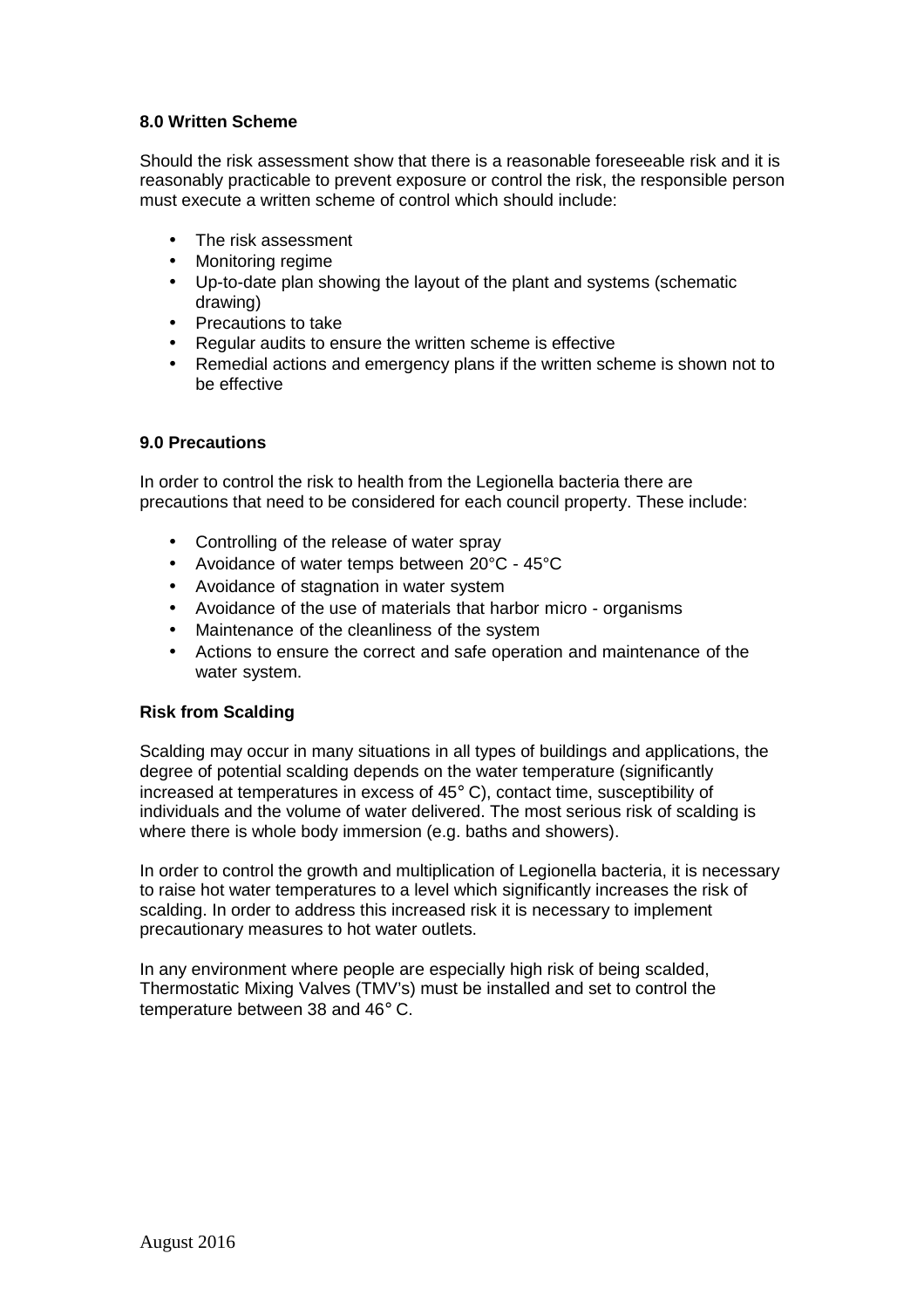## **Thermostatic Mixing Valves**

The blended water may provide an environment in which Legionella can multiply, thus increasing the risk of exposure. Therefore, the fitting of a TMV, should be informed by a comparative assessment of scalding risk versus the risk of infection from Legionella.

In order to control the risk of the growth of the Legionella bacteria where TMV's are fitted, consider the following factors:

- Where practicable, TMVs should be incorporated directly in the tap fitting, and mixing at the point of outlet is preferable;
- Where TMVs are fitted with low flow rate spray taps on hand washbasins, the risk is increased;
- TMV valves should be as close to the Point Of Use as possible to minimise the storage of blended water;
- Where a single TMV serves multiple tap outlets, the risk can be increased;
- Where TMVs are designed to supply both cold and blended water, an additional separate cold tap is rarely needed and may become a low use outlet.

Where TMV's are fitted you must ensure they:

- Are readily accessible
- Have means of isolation
- Are serviced at the frequency recommended in the Legionella risk assessment taking account any manufacturer's recommendations

#### **Unprotected Outlets**

• Hot water outlets which have been designated as "unprotected" (e.g. cleaners sinks, staff kitchens, etc.) which are not accessible to vulnerable users, must be labelled with a warning label to indicate the presence of hot water.

#### **10.0 Training**

The responsible person and those employees involved in the control scheme must ensure they have adequate training, knowledge and the skills required to meet their roles and responsibilities for Legionella control.

#### **11.0 Monitoring Regime**

To meet legal requirements for the effective management of legionella, weekly and monthly checks must be carried out. It is the responsibility of the Premises Manager to ensure that these checks are implemented and recorded correctly, at the required frequency, as recommended by the risk assessment.

By understanding and having awareness of the ideal conditions for the growth of the Legionella bacteria, a monitoring scheme can be put in place to reduce the risk.

A suitably competent person should be appointed to undertake the Legionella monitoring regime and carry out any required remedial measures promptly. To ensure accurate monitoring all equipment used should be calibrated before use.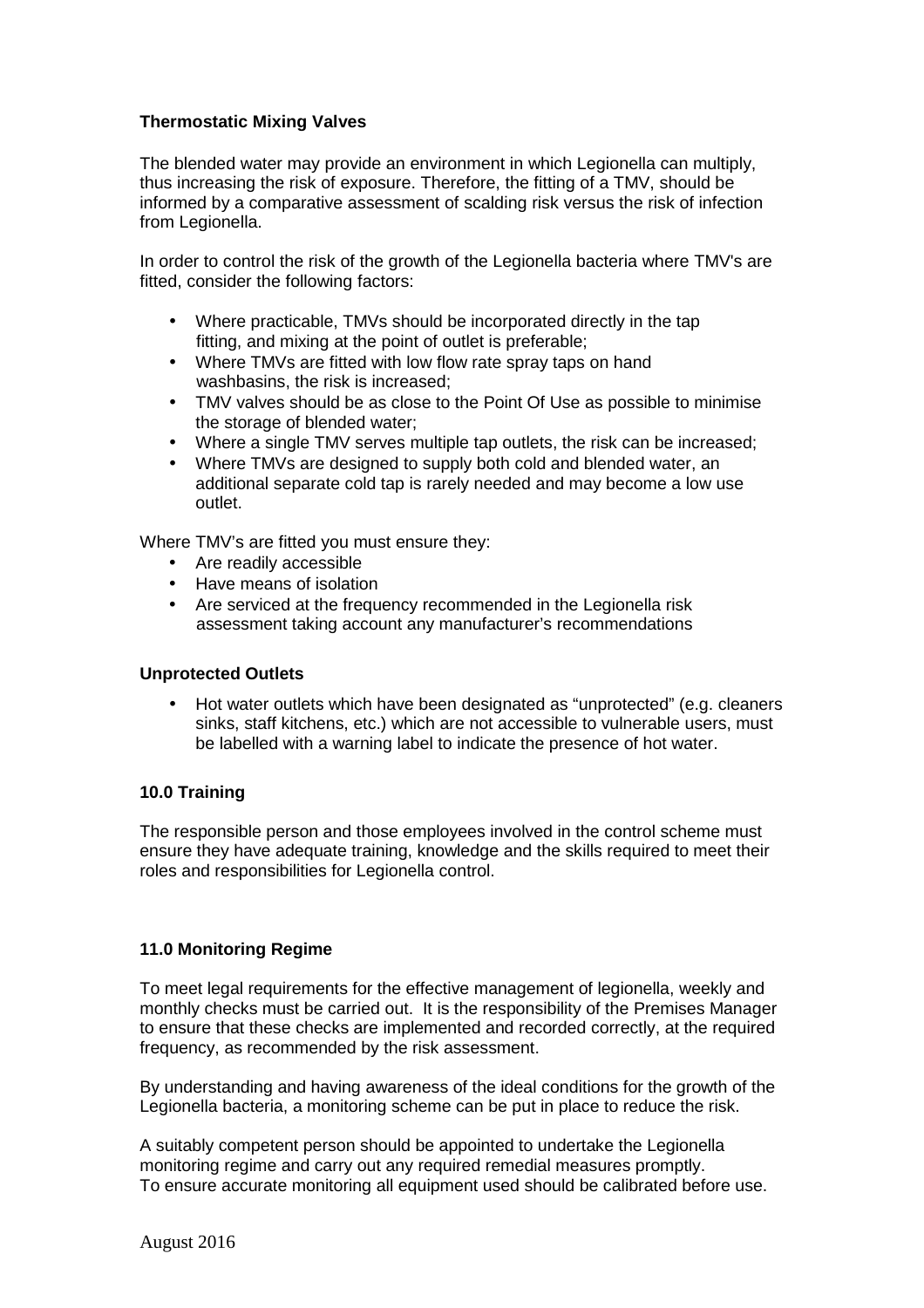| <b>Service</b>                                                                                                                              | <b>Action to take</b>                                                                                                                                                                                                                                                                                                                                                                                                                                                                                                                           | <b>Frequency</b>                                                                                                                                                                              |  |
|---------------------------------------------------------------------------------------------------------------------------------------------|-------------------------------------------------------------------------------------------------------------------------------------------------------------------------------------------------------------------------------------------------------------------------------------------------------------------------------------------------------------------------------------------------------------------------------------------------------------------------------------------------------------------------------------------------|-----------------------------------------------------------------------------------------------------------------------------------------------------------------------------------------------|--|
| <b>Calorifiers</b>                                                                                                                          | Inspect calorifier internally by removing the inspection hatch or<br>using a boroscope and clean by draining the vessel. The<br>frequency of inspection and cleaning should be subject to the<br>findings and increased or decreased based on conditions<br>recorded                                                                                                                                                                                                                                                                            | Annually, or as indicated by<br>the rate of fouling                                                                                                                                           |  |
|                                                                                                                                             | Where there is no inspection hatch, purge any debris in the base<br>of the calorifier to a suitable drain Collect the initial flush from<br>the base of hot water heaters to inspect clarity, quantity of<br>debris, and temperature                                                                                                                                                                                                                                                                                                            | Annually, but may be<br>increased as indicated by the<br>risk assessment or result of<br>inspection findings                                                                                  |  |
|                                                                                                                                             | Check calorifier flow temperatures (thermostat settings should<br>modulate as close to 60 °C as practicable without going below<br>60 °C) Check calorifier return temperatures (not below 50 °C, in<br>healthcare premises not below 55 °C)                                                                                                                                                                                                                                                                                                     | Monthly                                                                                                                                                                                       |  |
| <b>Hot water</b><br>services                                                                                                                | For non-circulating systems: take temperatures at sentinel<br>points (nearest outlet, furthest outlet and long branches to<br>outlets) to confirm they are at a minimum of 50 °C within one<br>minute (55 °C in healthcare premises)                                                                                                                                                                                                                                                                                                            | Monthly                                                                                                                                                                                       |  |
|                                                                                                                                             | For circulating systems: take temperatures at return legs of<br>principal loops (sentinel points) to confirm they are at a minimum<br>of 50 °C (55 °C in healthcare premises). Temperature<br>measurements may be taken on the surface of metallic pipework                                                                                                                                                                                                                                                                                     | Monthly                                                                                                                                                                                       |  |
|                                                                                                                                             | For circulating systems: take temperatures at return legs of<br>subordinate loops, temperature measurements can be taken on<br>the surface of pipes, but where this is not practicable, the<br>temperature of water from the last outlet on each loop may be<br>measured and this should be greater than 50 °C within one<br>minute of running (55 °C in healthcare premises). If the<br>temperature rise is slow, it should be confirmed that the outlet is<br>on a long leg and not that the flow and return has failed in that<br>local area | Quarterly (ideally on a rolling<br>monthly rota)                                                                                                                                              |  |
|                                                                                                                                             | All HWS systems: take temperatures at a representative<br>selection of other points (intermediate outlets of single pipe<br>systems and tertiary loops in circulating systems) to confirm they<br>are at a minimum of 50 °C (55 °C in healthcare premises) to<br>create a temperature profile of the whole system over a defined<br>time period                                                                                                                                                                                                 | Representative selection of<br>other sentinel outlets<br>considered on a rotational<br>basis to ensure the whole<br>system is reaching<br>satisfactory temperatures for<br>legionella control |  |
| HOT WATER SHOULD BE STORED ABOVE 60°C AND DISTRIBUTED ABOVE 50°C<br>ALL HOT WATER OUTLETS SHOULD BE LABELLED WITH A WARNING HOT WATER LABEL |                                                                                                                                                                                                                                                                                                                                                                                                                                                                                                                                                 |                                                                                                                                                                                               |  |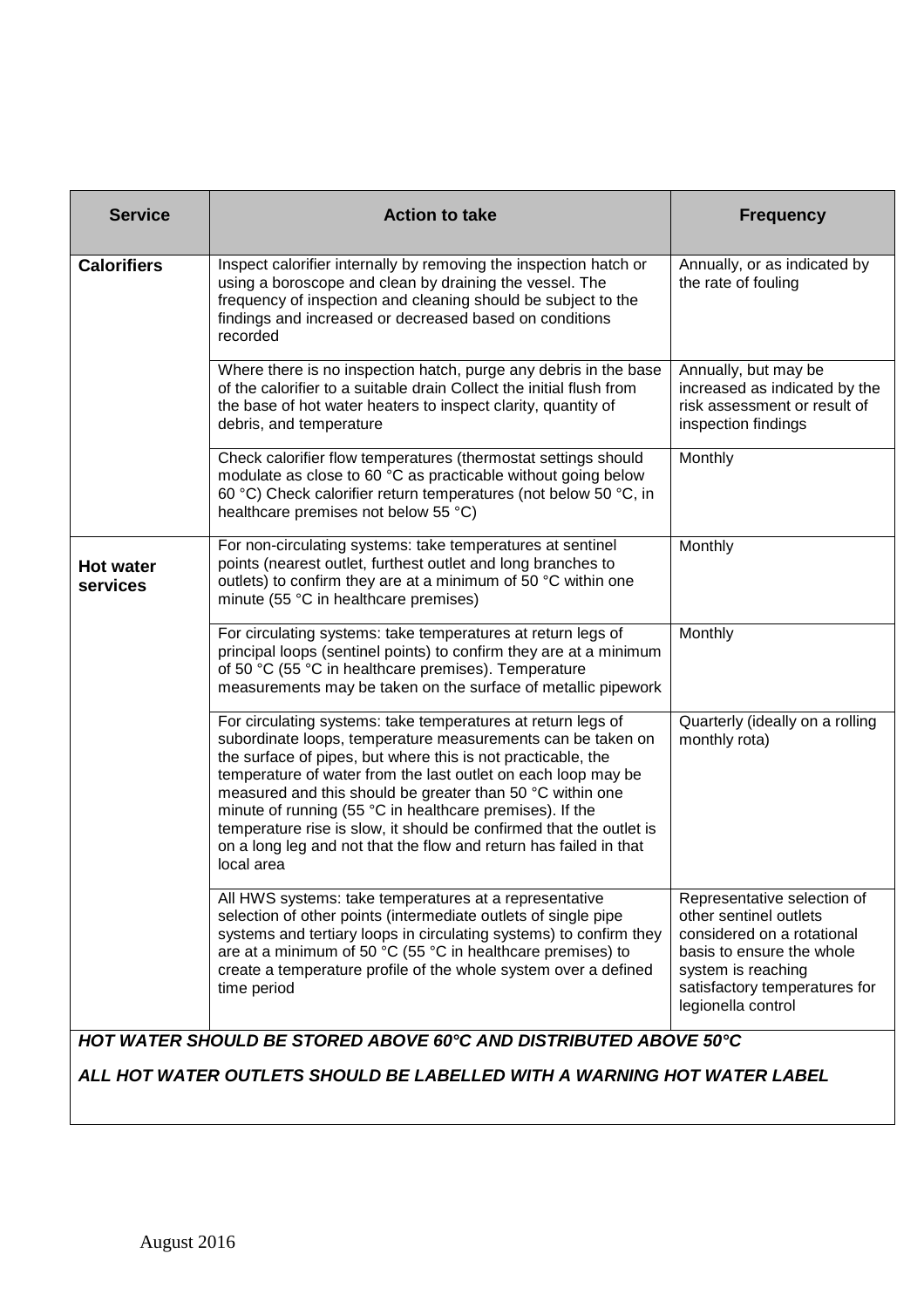| <b>POU water</b><br>heaters (no<br>greater than 15<br>litres)                                                                                                  | Check water temperatures to confirm the heater operates at 50-<br>60 °C (55 °C in healthcare premises) or check the installation<br>has a high turnover                                                                                                                                                                                                                                                                         | Monthly-six monthly, or as<br>indicated by the risk<br>assessment                                                                                                                             |  |  |
|----------------------------------------------------------------------------------------------------------------------------------------------------------------|---------------------------------------------------------------------------------------------------------------------------------------------------------------------------------------------------------------------------------------------------------------------------------------------------------------------------------------------------------------------------------------------------------------------------------|-----------------------------------------------------------------------------------------------------------------------------------------------------------------------------------------------|--|--|
| <b>Combination</b><br>water heaters                                                                                                                            | Inspect the integral cold water header tanks as part of the cold<br>water storage tank inspection regime, clean and disinfect as<br>necessary. If evidence shows that the unit regularly overflows<br>hot water into the integral cold water header tank, instigate a<br>temperature monitoring regime to determine the frequency and<br>take precautionary measures as determined by the findings of<br>this monitoring regime | Annually                                                                                                                                                                                      |  |  |
|                                                                                                                                                                | Check water temperatures at an outlet to confirm the heater<br>operates at 55-60 °C                                                                                                                                                                                                                                                                                                                                             | Monthly                                                                                                                                                                                       |  |  |
| <b>Cold water</b><br>storage tanks<br>(CWST)                                                                                                                   | Inspect cold water storage tanks and carry out remedial work<br>where necessary                                                                                                                                                                                                                                                                                                                                                 | Annually                                                                                                                                                                                      |  |  |
|                                                                                                                                                                | Check the tank water temperature remote from the ball valve<br>and the incoming mains temperature. Record the maximum<br>temperatures of the stored and supply water recorded by fixed<br>maximum/minimum thermometers where fitted                                                                                                                                                                                             | Annually (Summer) or as<br>indicated by the temperature<br>profiling                                                                                                                          |  |  |
| <b>Cold water</b><br>services                                                                                                                                  | Check temperatures at sentinel taps (typically those nearest to<br>and furthest from the cold tank, but may also include other key<br>locations on long branches to zones or floor levels). These<br>outlets should be below 20 °C within two minutes of running the<br>cold tap. To identify any local heat gain, which might not be<br>apparent after one minute, observe the thermometer reading<br>during flushing          | Monthly                                                                                                                                                                                       |  |  |
| COLD WATER SHOULD BE STORED AND DISTRIBUTED BELOW 20°C<br>ALL COLD WATER OUTLETS SHOULD BE LABELLED WITH NON DRINKING WATER OR DRINKING<br><b>WATER LABELS</b> |                                                                                                                                                                                                                                                                                                                                                                                                                                 |                                                                                                                                                                                               |  |  |
|                                                                                                                                                                | Take temperatures at a representative selection of other points<br>to confirm they are below 20 °C to create a temperature profile<br>of the whole system over a defined time period. Peak<br>temperatures or any temperatures that are slow to fall should be<br>an indicator of a localised problem                                                                                                                           | Representative selection of<br>other sentinel outlets<br>considered on a rotational<br>basis to ensure the whole<br>system is reaching<br>satisfactory temperatures for<br>legionella control |  |  |
|                                                                                                                                                                | Check thermal insulation to ensure it is intact and consider<br>weatherproofing where components are exposed to the outdoor<br>environment                                                                                                                                                                                                                                                                                      | Annually                                                                                                                                                                                      |  |  |
| <b>Showers and</b><br>spray taps                                                                                                                               | Dismantle, clean and descale removable parts, heads, inserts<br>and hoses where fitted                                                                                                                                                                                                                                                                                                                                          | Quarterly or as indicated by<br>the rate of fouling or other risk<br>factors, eg areas with high<br>risk patients                                                                             |  |  |
| <b>POU filters</b>                                                                                                                                             | Record the service start date and lifespan or end date and<br>replace filters as recommended by the manufacturer (0.2 µm<br>membrane POU filters should be used primarily as a temporary<br>control measure while a permanent safe engineering solution is<br>developed, although long-term use of such filters may be<br>needed in some healthcare situations)                                                                 | According to manufacturer's<br>guidelines                                                                                                                                                     |  |  |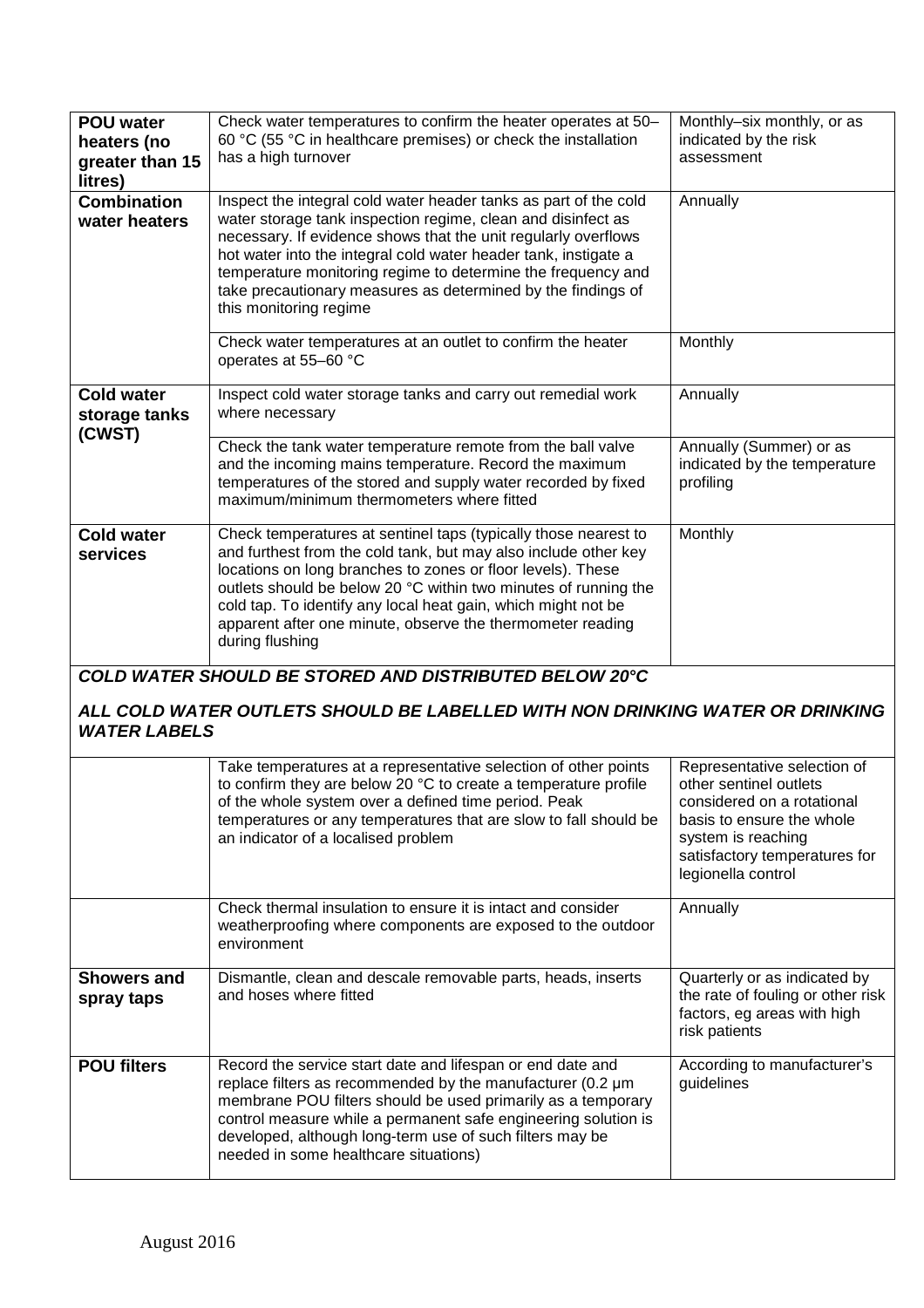| <b>Base</b><br>exchange<br>softeners | Visually check the salt levels and top up salt, if required.<br>Undertake a hardness check to confirm operation of the softener                                                                                                                                                                                                                                                                                                                                                                                                                                                                                                                                                                                                                                                                                                                                                                                                                                                                         | Weekly, but depends on the<br>size of the vessel and the rate<br>of salt consumption                                        |
|--------------------------------------|---------------------------------------------------------------------------------------------------------------------------------------------------------------------------------------------------------------------------------------------------------------------------------------------------------------------------------------------------------------------------------------------------------------------------------------------------------------------------------------------------------------------------------------------------------------------------------------------------------------------------------------------------------------------------------------------------------------------------------------------------------------------------------------------------------------------------------------------------------------------------------------------------------------------------------------------------------------------------------------------------------|-----------------------------------------------------------------------------------------------------------------------------|
|                                      | Service and disinfect                                                                                                                                                                                                                                                                                                                                                                                                                                                                                                                                                                                                                                                                                                                                                                                                                                                                                                                                                                                   | Annually, or according to<br>manufacturer's guidelines                                                                      |
| <b>Multiple use</b><br>filters       | Backwash and regenerate as specified by the manufacturer                                                                                                                                                                                                                                                                                                                                                                                                                                                                                                                                                                                                                                                                                                                                                                                                                                                                                                                                                | According to manufacturer's<br>guidelines                                                                                   |
| <b>Infrequently</b><br>used outlets  | Consideration should be given to removing infrequently used<br>showers, taps and any associated equipment that uses water. If<br>removed, any redundant supply pipework should be cut back as<br>far as possible to a common supply (eg to the recirculating<br>pipework or the pipework supplying a more frequently used<br>upstream fitting) but preferably by removing the feeding 'T'<br>Infrequently used equipment within a water system (ie not used<br>for a period equal to or greater than seven days) should be<br>included on the flushing regime Flush the outlets until the<br>temperature at the outlet stabilises and is comparable to supply<br>water and purge to drain Regularly use the outlets to minimise<br>the risk from microbial growth in the peripheral parts of the water<br>system, sustain and log this procedure once started For high<br>risk populations, eg healthcare and care homes, more frequent<br>flushing may be required as indicated by the risk assessment | Weekly, or as indicated by<br>the risk assessment                                                                           |
| <b>TMVs</b>                          | Risk assess whether the TMV fitting is required, and if not,<br>remove<br>Where needed, inspect, clean, descale and disinfect any<br>strainers or filters associated with TMVs<br>To maintain protection against scald risk, TMVs require regular<br>routine maintenance carried out by competent persons in<br>accordance with the manufacturer's instructions.                                                                                                                                                                                                                                                                                                                                                                                                                                                                                                                                                                                                                                        | Annually or on a frequency<br>defined by the risk<br>assessment, taking account<br>of any manufacturer's<br>recommendations |
| <b>Expansion</b><br>vessels          | Where practical, flush through and purge to drain                                                                                                                                                                                                                                                                                                                                                                                                                                                                                                                                                                                                                                                                                                                                                                                                                                                                                                                                                       | Monthly-six monthly, as<br>indicated by the risk<br>assessment                                                              |

#### **12.0 Record Keeping**

The Responsible Person for Legionella control must record the findings of the risk assessment and ensure records of the monitoring regime are kept.

Risk assessment records should be kept thought-out the period they are current and two years after.

Monitoring records should be kept for at least 5 years.

## **13.0 Audit**

An audit of the Legionella written control scheme should be completed at least on an annual basis by the responsible person. This allows you to audit the arrangements in place in order to ensure the control scheme is effective, identify any issues that need addressing or if the risk assessment requires updating.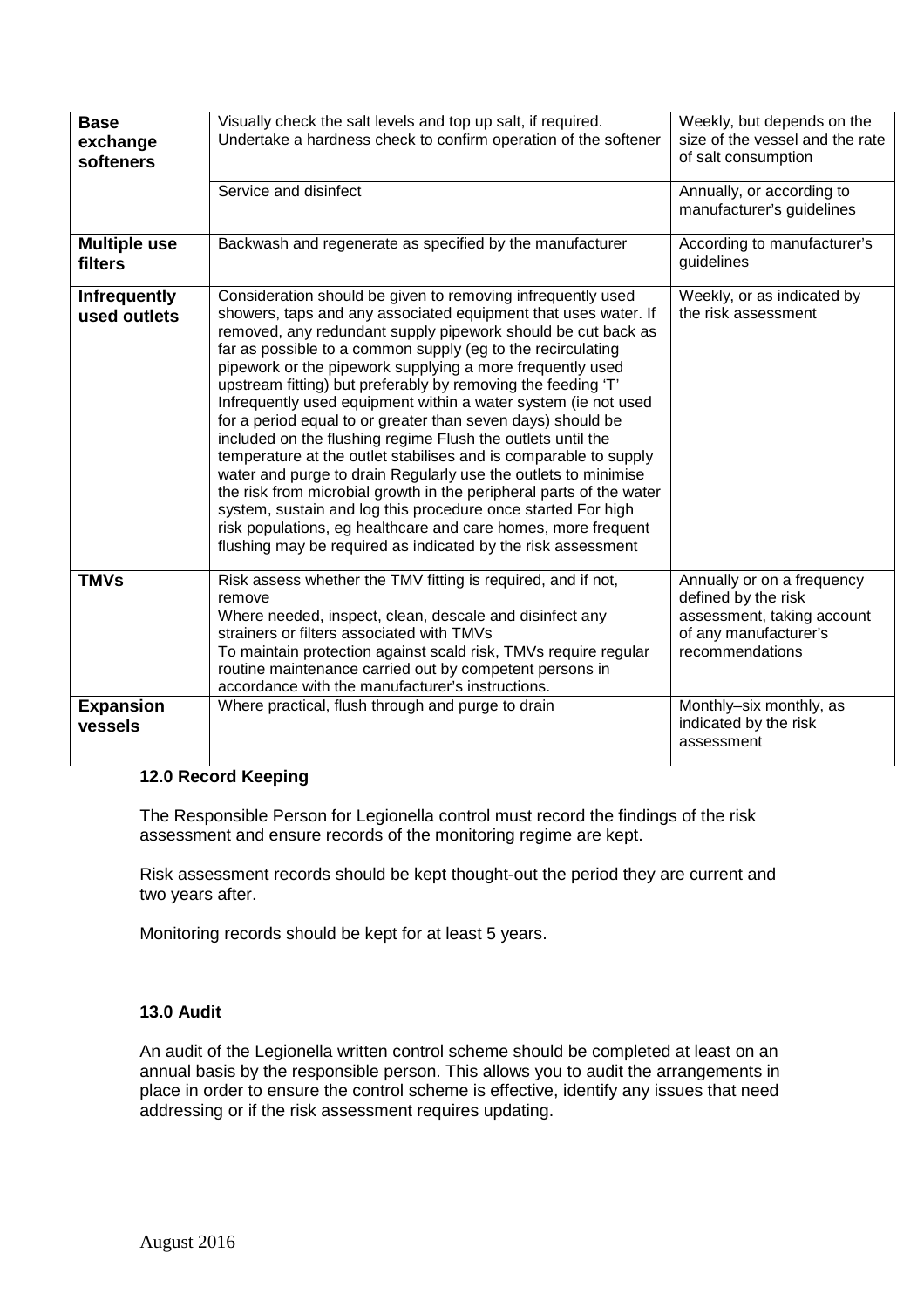## **14.0 Suspected Legionella Outbreak**

Legionnaire's disease is notifiable under the Health Protection (Notification) Regulations 2010.

In the event of an outbreak within a council property the following control measures should be put into place immediately:

- All processes which are capable of generating and disseminating airborne water droplets will be shut down until sampling procedures and remedial cleaning or other work has been completed.
- Water samples will be taken before any emergency disinfection is undertaken.
- All staff health records will be checked to confirm whether or not there are any other undiagnosed cases of illness.
- Full co-operation will be provided to the local enforcement agency who may undertake an investigation by providing all details available of pipe runs, operational records, statements from plant operatives / managers and statements from water treatment consultants and/or contractors.

#### **15.0 Summary**

Overall, to comply with their legal duties, employers and those with responsibilities for the control of a premise should:

- Identify and assess sources of risk to include checking whether conditions are present which will encourage bacteria to multiply, numbers of persons who could potentially be exposed and whether there is the potential for aerosol generation.
- Manage the risk.
- Prepare a scheme for preventing or controlling the risk.
- Implement, manage and monitor precautions.
- Keep records of the precautions.
- Appoint a person to be managerially responsible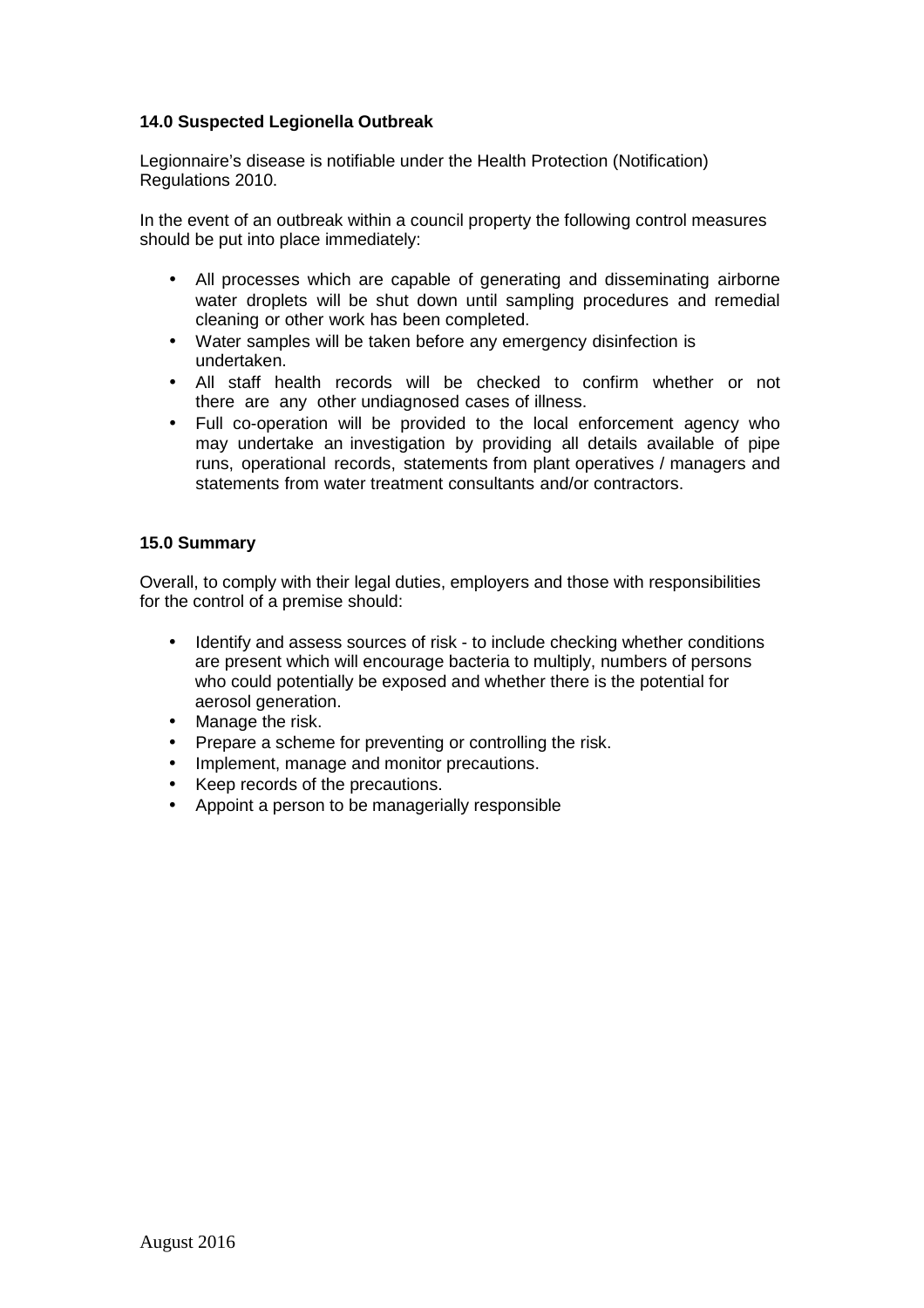#### **16.0 Appendices**

Appendix 1 Glossary

**ACoP**: Approved Code of Practice

**Aerosol**: a suspension in a gaseous medium of solid particles, liquid particles or solid and liquid particles having a negligible falling velocity. In the context of this document, it is a suspension of particles which may contain legionella with a typical droplet size of <5 µm that can be inhaled deep into the lungs.

**Bacteria**: (singular bacterium) a microscopic, unicellular (or more rarely multicellular) organism

**Cold Water Storage Tank (CWST)**: A cold water storage vessel, these should be compliant with the current water regulations and suitably sized. Cold water should be stored below 20 $\mathrm{^0c}$ 

**Calorifier (Cal)**: A hot water storage vessel e.g. domestic hot water cylinder, large commercial calorifier. These may be heated indirectly via a heating coil or directly by means of an immersion heater or have a gas fired burner at the base. Calorifiers should be set to achieve temperature of at least 60 $\rm ^{o}$ c

**Employee**: also includes trainees on government schemes, volunteers, agency workers, temporary workers and casual workers.

**HSE**: Health and Safety Executive is the governing body responsible for the regulation of almost all the risks to health and safety arising from work activity in Britain.

**Legionnaires' Disease**; a form of pneumonia caused by bacteria of the genus legionella.

**Legionella**: a single bacterium of the genus legionellae.

**Legionellae**: the name of a genus of bacteria which includes over 50 species and belongs to the family Legionellaceae. They are ubiquitous in the environment and found in a wide spectrum of natural and artificial collections of water.

**Manager**: is any employee who supervises at least one other member of staff or manages the provision of a Council service including Supervisors, Team Leaders, Premises Managers and Heads of establishment.

**Point of Use (POU)**: Low storage water heater with under10 litres capacity, can be installed under or above a sink. POU heaters should be set to achieve temperature of at least 50 $^{\rm o}$ c

It does not however include gas combination type boilers/instantaneous water heaters as these do not store water but heat it on demand

**Reasonably Practicable**: The degree of risk in a particular job or workplace needs to be balanced against the time, trouble, cost, benefit and physical difficulty of taking measures to avoid or reduce the risk. However, it should not be used as an excuse to avoid taking safety measures.